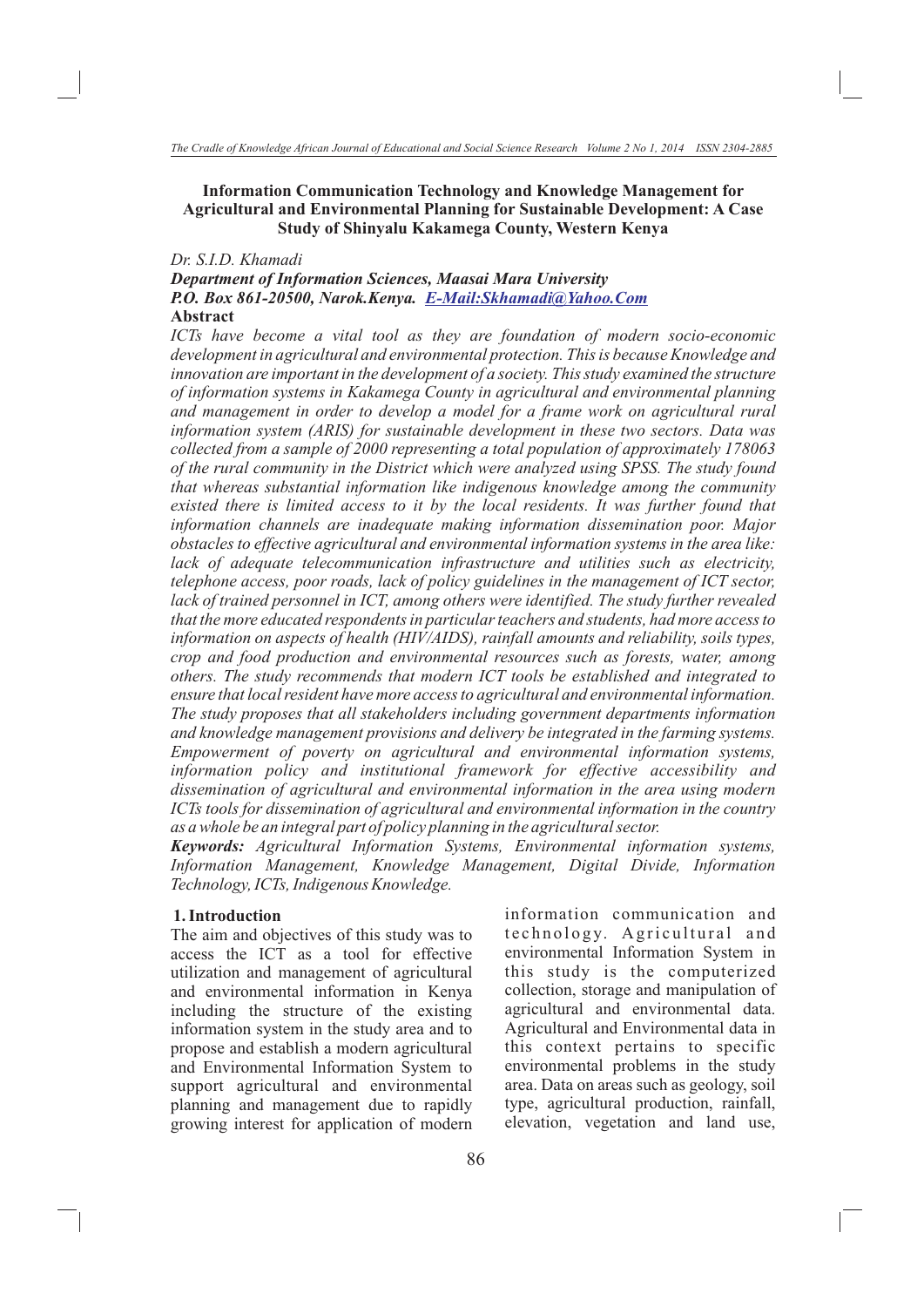among others, could be included in an environmental data-base to serve the study area.

This study was carried out under the auspices of Moi University as was commissioned by School of Graduate Studies of Moi University by the author as part of his PhD. Studies between 2000 and 2004. The research focused on identifying the processes in agricultural and environmental sectors, their relations with the stakeholders, and the problems and contradictions of these processes in relation to the National Information Policy on establishing ICT with the aim of generating solutions. The research employed both primary and secondary data collection methods and analysis in the study area. ICT was established by UN to promote economic and social development and bring about a real change in the lives of the people of the member states in accordance with MDGs (UN ICT Task Force, 2003). In this study, we argue that the concentration on promoting ICT should not be merely as a sector of economy of efficacious in achieving the ultimate goal, but be more important to take a holistic approach and treat it as a catalyst for all round development through improvements in education, health care, promotion of small and micro-business, utilizing the technologies for bringing about improvements in agriculture, better environment and the livelihood of. the people in rural and in the country.

### **1.1 Theoretical Framework: The Concept of Sustainability**

After the UN Conference on Environment and Development (UNCED), widely known as the Earth Summit, which was held in Rio de Janeiro in 1992, 'sustainable development' was heavily adopted by many member states of the world and whereby the concept became fashionable phrase in our daily conversations as defined hereafter. "That Sustainable development is development that meets the needs of the present without compromising the ability of the future generations to meet their own needs (WECO), 1987, P.63). A sustainable society is one that can persist over generations, one that is for seeing enough, flexible enough, and wise enough not to undermine either its physical or its social systems of supports. A new environmental and social dimension of development, refereed to as 'sustainable development', emerged in the 1980s. The first formal definition of sustainable development is found in our common future, where it is defined as 'a process that fulfils present human needs without endangering the opportunities of future generations to fulfill their needs. (WECO, 1987)".

This study is therefore based on the premise that the importance of information and communication technologies (ICTs) in the area of sustainable development as highlighted in the Rio Earth Summit of 1992 (UNEP, 1992) which was convened to address worldwide interest in sustainable development on Agenda 21, prepared frameworks for bringing governments NGOs, business and universities into a joint effort to resolve the issues that prevent the practice of sustainable development worldwide. Secondly, the paper is also based and backed by on "The Diffusion of Information Technology" research findings paper by the World Bank in developing countries which was carried out by Hanna, N. (1995). Given the inherently complex nature of the sustainability concept, it is important that planners and policy-makers within the member states are increasingly faced with the problem of finding appropriate approaches and tools like ICT for planning (Quaddus and Siddique, 2001). Chapter 40 of the UNSD Agenda 21 also identifies the need to bridge the data gap and improve information availability for decisionmaking purposes (UN, 2001). It calls for the production of usable information, the establishment of standards and methods, the development of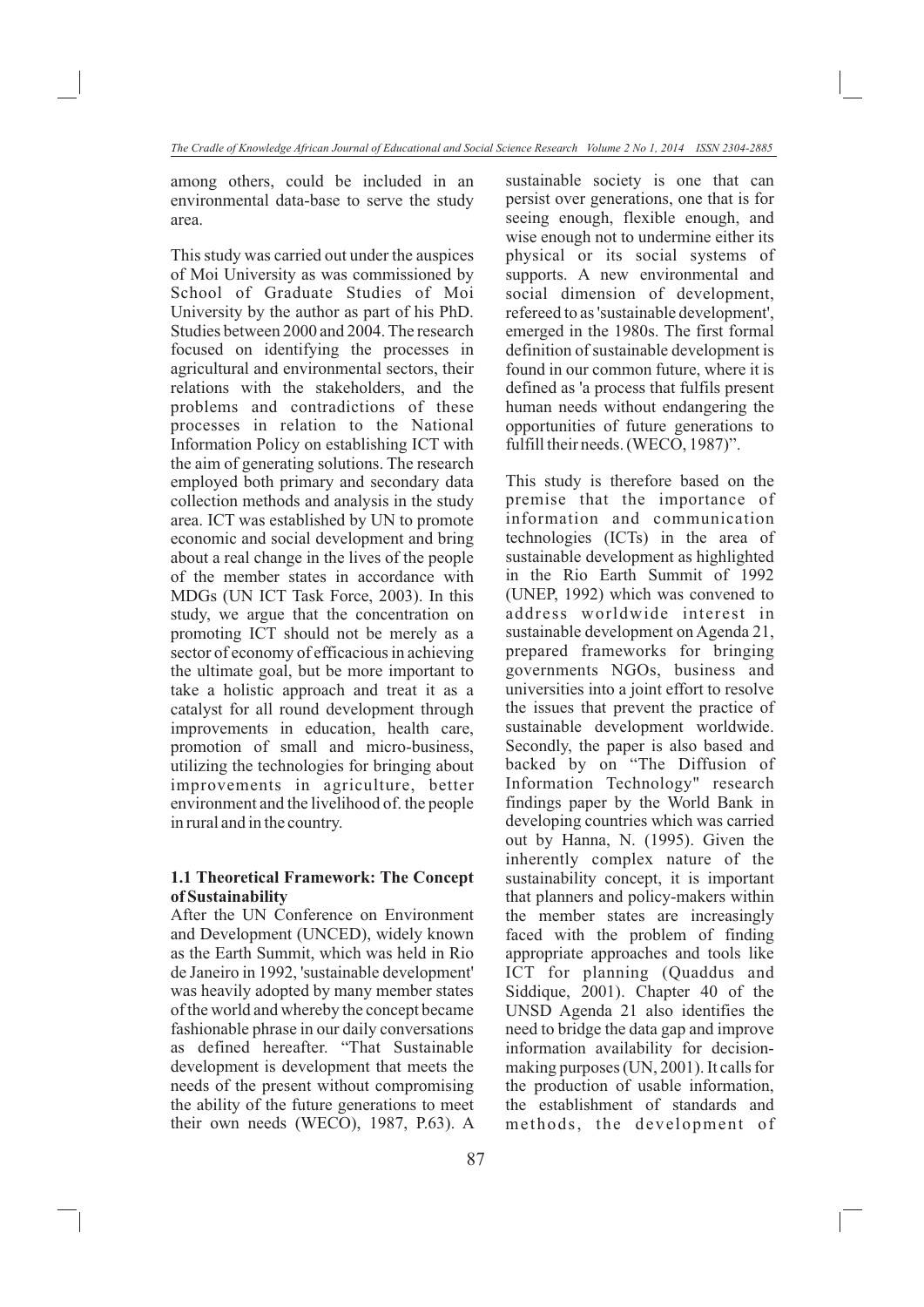documentation and the strengthening of electronic capabilities. It also recommends research into hardware; software and other aspects of information technology as an important means for implementation of these programme areas. Studies have shown that technological innovations such as knowledge-based decision support tools may play critical role in the process of sustainable development goals. This study is based on the premises that ICT if well integrated as a tool, it can be used effectively and be utilized in the planning and management in the natural resources.

Recognizing the fact that technology is a critical ingredient in sustainable development in planning, this paper proposes and presents an innovative decision support tool within the ICT framework which can assist sustainable development plan. Agricultural and environmental information for planning and management of natural resources is thus an important component of sustainable development and the creative approach needed to support development in rural areas in Kenya. The importance of information and communication technologies for decision-making in the area of sustainable development is the topic of Chapter 40 of UN and Agenda 21 on sustainable development in developing countries (UNEP, 1992). The prerequisites for the proper and sustainable use of natural resources are the collection, management, processing and dissemination information to extension advisors, planners, administrators and policy makers who deal with the issues involved in development of Kenya as a developing nation. Innovative and efficient information and computing technologies thus, allow the systematic collection and timely sharing of information across regions, especially in urban-rural areas in aiding sustainability in terms of ecological - land, water, air, and biodiversity and human inputs-economical, social educational and political (Philips and Andriantiats and Andrigianina, 2001).

### **1.2 Methodology**

The study focused on Kakamega District Western Kenya to determine as how an Urban Centre influences the generation and dissemination of agricultural and environmental information. The aim was to reveal the degree of variation information systems between urban and rural areas, and in particular the influence of distance decay on the information systems and delivery in the study area. The primary method of collection of data involved a series of field surveys in the libraries health information centres, media houses, district and documentation centers in search for the relevant information in the subject, were heavily employed. Identification of interviewing variables were accomplished through interviews with the key government information, NGOs and CBOs officials within the study area.

### **1.2.1. Primary Data Collection**

The general approach of the study was the collection of data using the application ICTs as modern tools in the study area. The study sought to deal with questions of adequacy and comprehensiveness of information on community groups who are involved in agricultural and environmental as natural resources. The interviews focused on issues related to the use and implementation of ICTs and consultative processes and their relation to development and the perceived achievement of development. Interviews were directed at government Libraries, District Information Documentation Centres Learning Resource Centres and individuals within the community.

The data collection covered both rural and urban areas in the district. The two divisions in the district had a population of 178, 063 (N=178,063). It was assumed that the information needed could be obtained from respondents of two (2) larger divisions of the district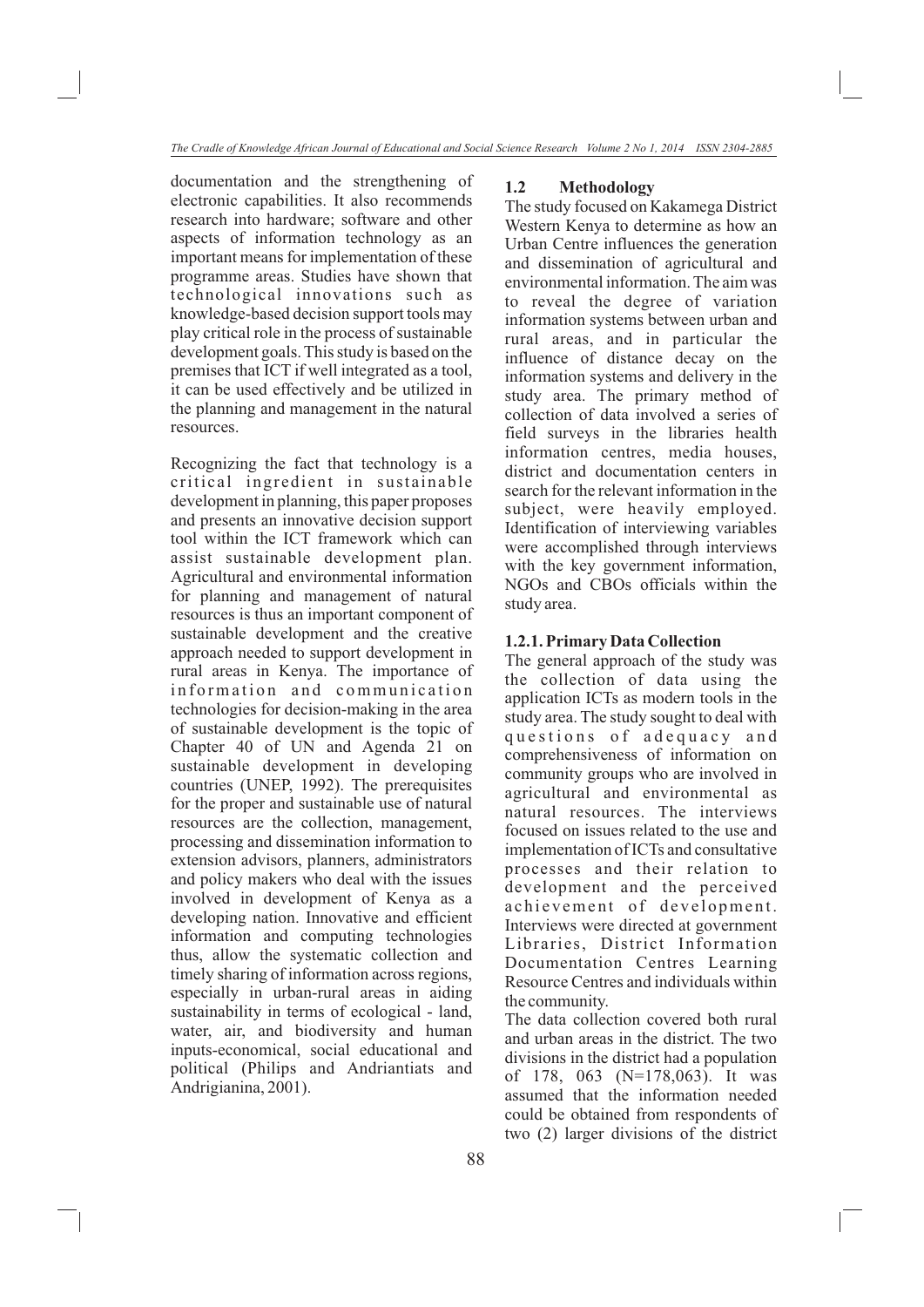with a sample of 1500. Using Rogers (1984) method, the proportional constant sampling fraction of one percent was employed. This means that one percent household sample was drawn from each cluster using systematic random sampling technique. The method ensured that eligible respondents had an equal chance of being included in the survey. The questions varied from one village to the other depending on the information required. In addition to the interviews, some of the information in various sections of the paper is based on my personal experience as the principal investigator as a doctoral degree student by then.

## **1.2.2 Secondary Data Collection and Analysis**

This study relied heavily on secondary data collection and analysis on the growth patterns and performance of the Kenyan economy during the period. In particular following materials were reviewed:<br>• National Development Plans and

- Regional Development plans.
- Sectoral policies, plans and Acts of Parliament in Information in Kenya.
- Acts of Parliament on Kenya National Library Services and District Information Documentation Centres, Reports, and National Archives.<br>• ICT policy Framework papers and
- Government Reports including research materials and books on the development of information in Kenya, among others.

### **2. Data Analysis**

The data collected were coded, processed, stored, retrieved and analyzed using Statistical Package for Social Science (SPSS). Descriptive statistics including frequencies and percentages were used to present preliminary results. Logistic Regression Model was used to test all the two research hypotheses as discussed in the result below:

**3. Research Findings and Discussions** The major goal of the study was to provide information for proper planning and management of natural resources with special reference to agricultural and environmental for sustainable environment development in Kenya, in particular, in Kakamega District, and make recommendations for effective utilization and management of agricultural and environmental resources. The paper summarizes the objectives, research questions of the study; discusses the theoretical and practical applications of the findings; and proposes the establishment of an Agricultural and Environmental Information System Model for Effective utilization in Agriculture and Environment Planning and Management for sustainable Development. It also provides some recommendations and suggests the way forward.

### 3.1. Socio- Economic and **Demographic Characteristics of the Sample in the Study Area.**

While addressing the issues of socioe conomic and demographic characteristics in the study area, the study findings indicated that the average household of the survey consisted of seven people, in the family visited. Of these households, nearly half had no production provided a greater amount of the total income occurring from every household. The main income generating activities which existed in the study area were: crop production, poultry production, transport (Main Boda Boda), mining activities, posho milling retailing, among others.

Data analyzed from the distribution of house-hold heads showed that there was a predominance of male-headed household (64%). This can be attributed to a number of factors, for example, there was little migration by men in the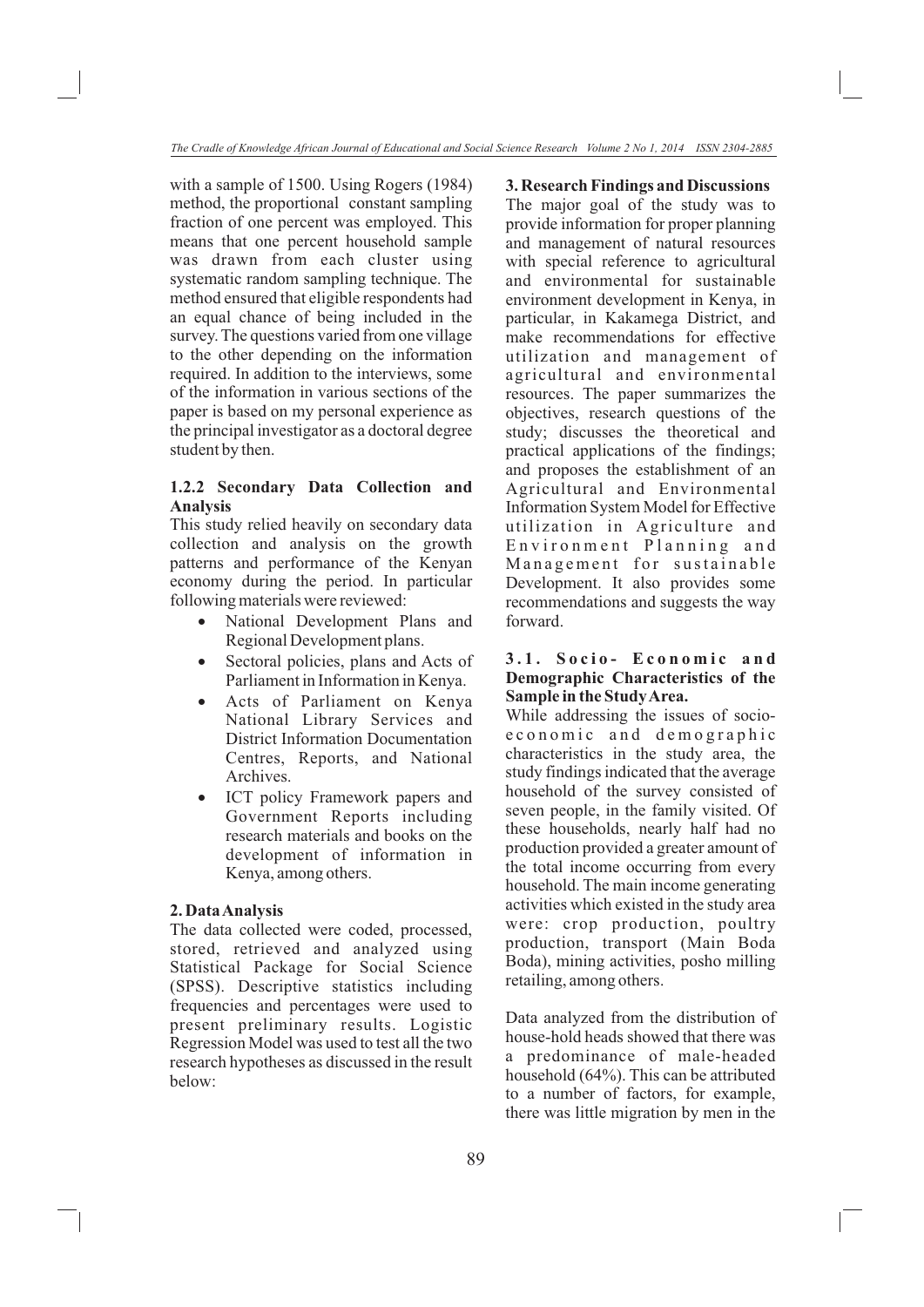study area to urban centres to look for jobs. The sample indicated that the majority of the respondents (71.7%) were aged between 18 and 57 years. Being the majority users of the existing information, they were the most active group within the community in the area. The results are indicated in the figure 1.



**Figure 1: Percentage Distribution of Heads of House by Age Groups**

Gericke (1998) in a similar study, contents that some of the significant socioeconomic features of rural communities in *most*  developing countries are, poverty and underdevelopment, landlessness, food insecurity and high population growth. For example, approximately 40% of rural households in South Africa live below the minimum subsistence level. Only 10% of household income is derived from domestic food production. It further revealed that people in rural areas often have low levels of education. Women - who comprise about 60% to 80% of the rural population or rural farmers,-are often constrained in participating in agricultural development due to lack of education.

# **3.2 Existing Information Systems and Information Needs of the Community**

impact of ICT as a tool in order to establish its effectiveness in utilization and management of environmental information in Kenya with special reference to rural communities. The study was interested to track down the flow of the information provided by the existing Information Systems (Public, special, college and school libraries, information centre's, DIDCs, Archives, Mass Media, Computer-based Information systems (CBIS), etc) and its effect to the users in the community as to whether they were getting or not getting the type of information they needed for use in the their daily life.

The objective of this was to assess the

**Figure 2:** Rating of various types of information users were receiving and not receiving from the area

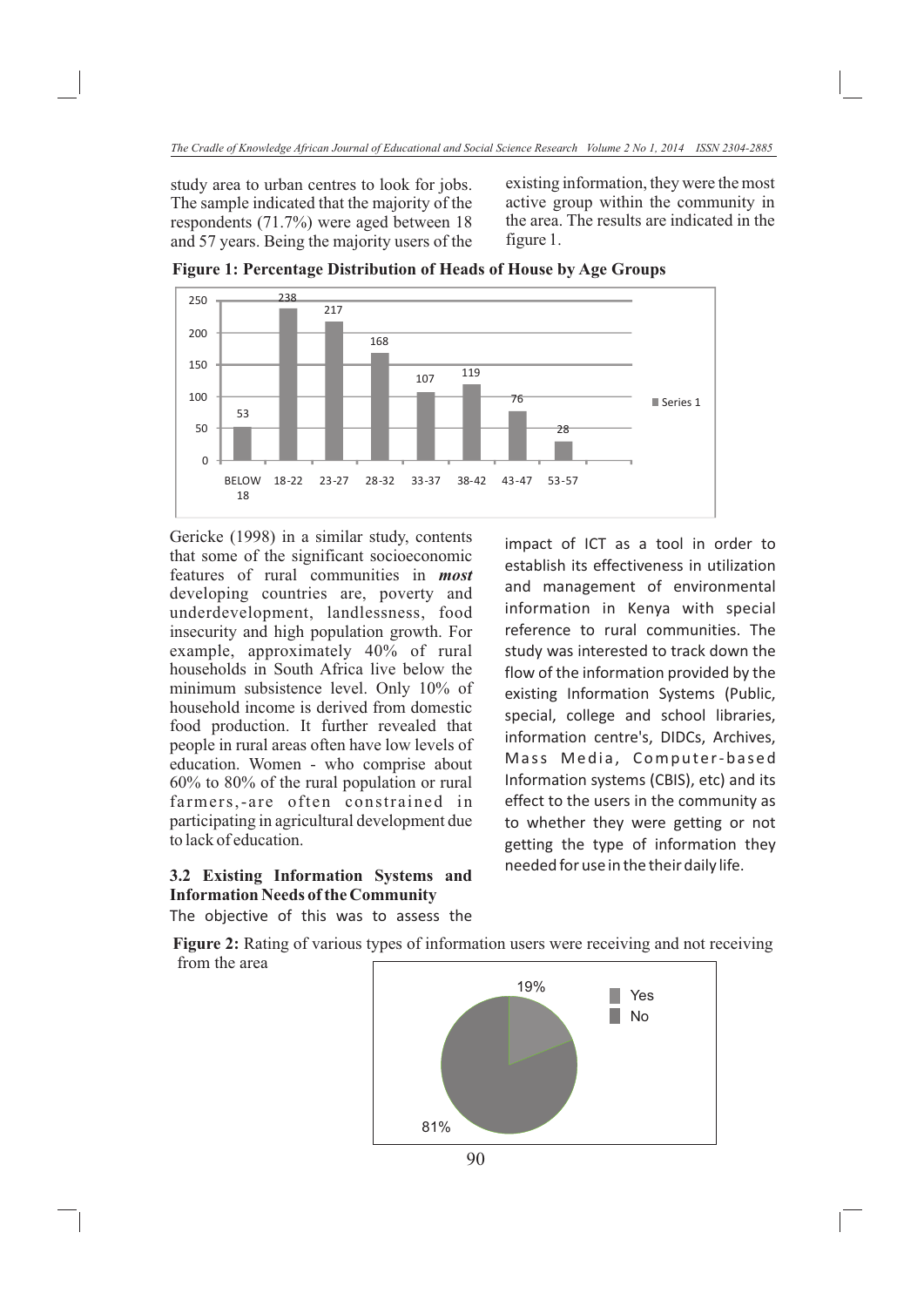In the analysis, it was revealed that the flow of information from the existing sources of information and its effect on the resident by rating was very poor. In testing the hypothesis, using Logistic Regression Model, the results from the respondents (81.31 %) indicated that the information received from the existing sources was poor. There was overwhelming evidence that there was no provision for sustainability of the existing information systems by the Kenya Government in the study area. It was also found that the sources of information usually consulted were among others: Public academic, Institution, school college libraries, archives, DIDCs, Barazas women gatherings, indigenous knowledge, but none from modern ICTs, since the later were not available in the interior rural save only a few in urban areas.

The Hypothesis Testing of Information services received by households from existing sources was follows:

Ho=There is no significant relationship between the information received and the existing information needs in rural areas in Kenya.

| This hypothesis examined the            |
|-----------------------------------------|
| information services received by        |
| household in the study region from the  |
| government and other sources like,      |
| NGOs, church services, public barazas,  |
| funeral meeting mass media, etc. It     |
| examined six variables of which two     |
| emerged to be significant as shown in   |
| table 2. The model showed that the      |
| variables understudy, (90.31 %) of the  |
| information received in the region from |
| the Government and other sources        |
| were poor and was not sustained due to  |
| lack of proper infrastructure. Other    |
| variables in the model which are        |
|                                         |
| functional in the region but emerged to |
| be insignificant were Learning          |
| Resources Centres (LRCs), Libraries,    |
| Archives and Mass Media. Of there,      |
| radios, for instance, could have been   |
| underrated because they area the most   |

as displayed in the table.

|  |  |  | <b>Table 1: Logistic Regression Model</b> |  |
|--|--|--|-------------------------------------------|--|
|--|--|--|-------------------------------------------|--|

| Variable                                       | B         | S.E   | Wold    | <sup>Of</sup> | Sig   | $\mathbb{R}$ | Exp(8) |
|------------------------------------------------|-----------|-------|---------|---------------|-------|--------------|--------|
| District Information & Documentation<br>Centre | 4220      | 1805  | 5.4643  |               | .0194 | .0571        |        |
| Resource Learning Centre                       | .2726     | .1897 | 2.0656  |               | .1507 | .0079        | 1.3134 |
| National Kenya Library Services                | .3081     | .1884 | 2.6736  |               | .1020 | .0252        | 1.3608 |
| Archives                                       | .1182     | .1913 | .3818   |               | .5366 | .0000        | 1.1255 |
| Computer-Based                                 | $-4163$   | .1925 | 4.6778  |               | .0306 | .0502        | .6595  |
| <b>Information Systems</b>                     |           |       |         |               |       |              |        |
| Mass Media                                     | .5228     | .1791 | .0867   |               | .7684 | .0000        | 1.0542 |
| Constant                                       | $-2.5306$ | .3776 | 48.5389 |               | .0000 |              |        |

Chi- Square-Model prediction =  $90.31$  % df =  $6$  Sig =  $0.0008$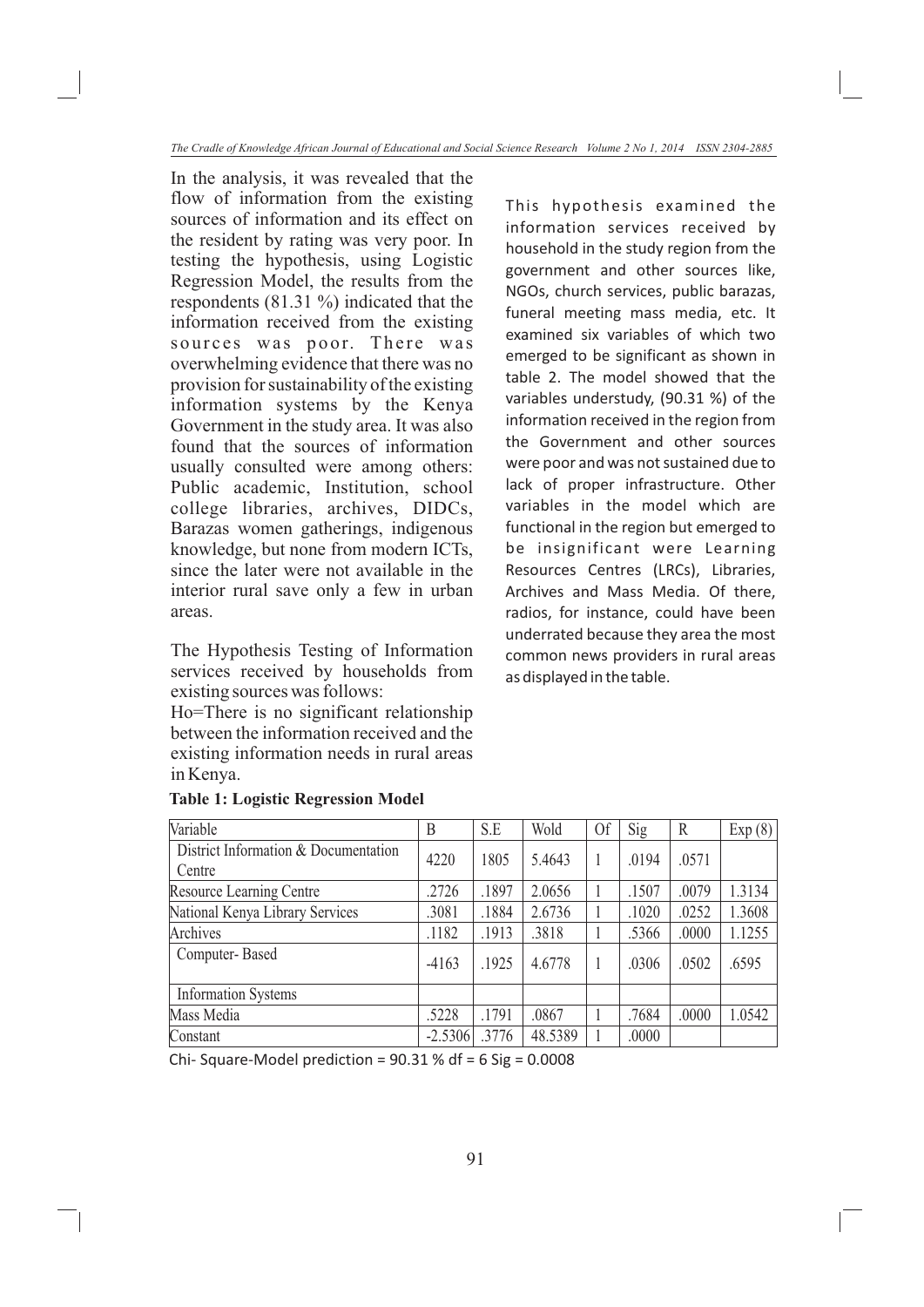### **3.3 Information Needs and Seeking Behaviour provided by Existing Information Systems**

The study sought to find out where the residents obtained their information needs in the study area. A total sample of 279 was interviewed where by the information needs of the residents in the study area and their main sources of information were to be established. In the questionnaire, the residents were asked to indicate where they obtain their information from (for example, on land use, soil, crop production, natural resources, climate/weather, farming, livestock health, water, etc, among others).this is so because agriculture is the main stay of the district economy where over

90% of the population living in the rural areas depends directly or indirectly on agriculture as subsistence. The results as shown in the table indicated that the majority of the residents obtained get their information from among others, the following sources: land use by extension officers 62 (22.2%); baraza's 50 (17.9%), agriculture shows 12.5%  $(n=55)$ , reading materials 9.7%  $(n=27)$ and mass media 37.6% (n=195). The results show that the mass media was the leading source of information followed by: land use 105 (37.6%), natural resources 35.8% (n= 100), soil 25.4 (n=71) and crop production 12.2% (n=34) results are displayed in table 3.

Table 2: Sources where residents obtain information in study area

|                  | Variable<br>information       | Extension<br>officer % | Baraza %      | Agric show<br>$\frac{0}{0}$ | Reading<br>materials% | Mass media<br>$\frac{0}{0}$ | total        |
|------------------|-------------------------------|------------------------|---------------|-----------------------------|-----------------------|-----------------------------|--------------|
| $-i)$            | Land use                      | $n=62(22.2)$           | $n=50(17.9)$  | $n=35(12.5)$                | $n=27(9.7)$           | $n=105(37.6)$               | $n=279(100)$ |
| $\overline{ii}$  | Soil                          | $N=71,(25A)$           | $n=15(5A)$    | $n=71(25.04)$               | $n=51(18.3)$          | $n=(71.25A)$                | $n=279(100)$ |
| $\overline{iii}$ | Natural resources             | $N = 78(28.0)$         | $n=25(9.0)$   | $n=52(18.6)$                | $n=24(8.6)$           | $n=100(35.8)$               | $n=279(10)0$ |
| iv)              | Climate/weather               | $n=55(19.7)$           | $n=17(6.1)$   | $n=40(14.3)$                | $n=42(15.1)$          | $n=125(44.8)$               | $n=279(100$  |
| V)               | Land registration             | $N = 72(25.8)$         | $n=54(19A)$   | $n=31(11.1)$                | $n=85(30.5)$          | $n=37(13.3)$                | $n=279(100)$ |
| vi)              | Mixed farming                 | $N=72(25.8)$           | $n=51$ (18.3) | $n=67(24.0)$                | $n = ?-$              | $n=34(12.2)$                | $n=279(100)$ |
| vii)             | Livestock health              | $n=99(35.5)$           | $n=56(20.1)$  | $n=53(19.0)$                | $n=1$ (.004)          | $n=19(6.8)$                 | $n=279(100)$ |
| Viii)            | Polluted water and<br>effects | $n=26(9.3)$            | $n=95(34.1)$  | $n=69(24.7)$                | $n = -$               | $n=89(31.9)$                | $n=279(100)$ |

 $N = 279$ 

### **3.4. Information Communication and Technologies (ICTs) Utilization in the Area.**

In the study, the role of information in the rural development was rated as average (45.7  $\%$ ) as displayed in the table. however, 26% and 28.3 % of the sample reported that the contribution of information in rural development was good and poor respectively.

**Table 3: Contribution of Information in the Support of Development in the Area**

|         | Frequency  | Percent |           |
|---------|------------|---------|-----------|
| Great   | $(n=286)$  | 26      |           |
| Average | $(n=504)$  | 45.7    |           |
| Poor    | $(n=312)$  | 28.3    | $N = 110$ |
| Total   | $(n=1102)$ | 100     |           |

 $2<sub>1</sub>$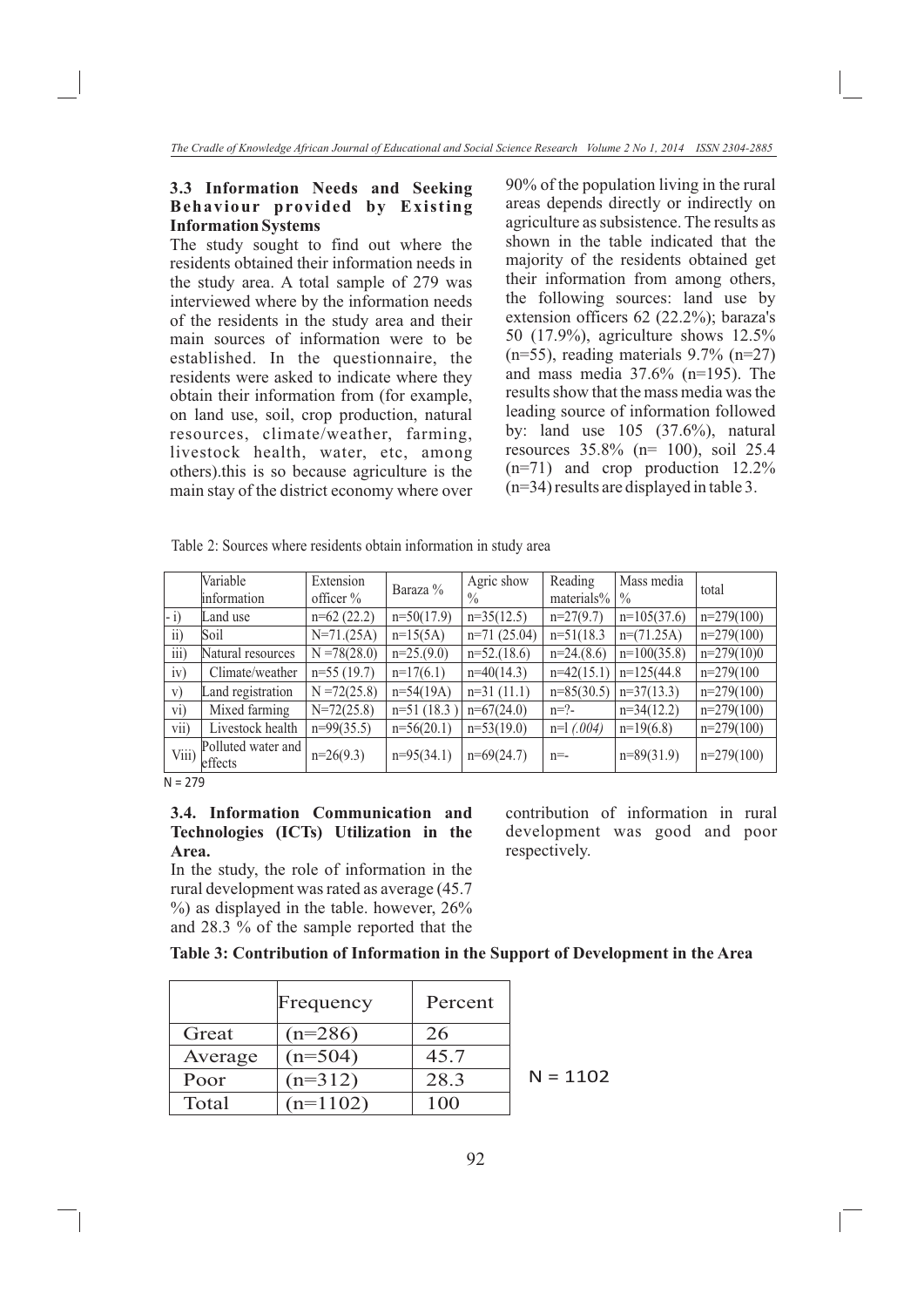

**Figure 3:** Contribution of Information in the Support of Development in the Area

All these perceptions were below 50% (n =50) hence accounts for the levels of development indicators in the region. The 71.1 % (n =71.1) of the respondents who appreciated the role of information rural development, were mainly farmers who enjoyed the services of extension officers, information officers and NGOs in the region. A similar study survey like the one under the study was carried out in Borno state, Nigeria. It was found that the success of rural development programmes rest squarely on the availability and use of quality information by rural development workers and rural people. Proper planning and implementation of rural programme required the use of quality information at all levels (Camble, 1994). This study which is based on the framework that ICTs are diverse set of technological tools and resources used for creating, storing, managing and communicating information conforms with the agencies such as the FAO,WHO,UNDP and UNHCR which have provided lots of development information in both printed and audio-visual format to the developing countries which state among others that: This study discovered that the residents in the study received information from a variety of the existing information sources as shown in the figure 2.KNLS emerged as the most popular source of information with over 430 respondents. This was attributed to the free library services offered by the library, which made it more accessible to a wide cross section of people. Mass media was second with about 310 respondents. Radios have

advantage of being potable, economical and adaptable to the peoples' needs (since they use dry cells). The recent introduction of radios which use one dry cell makes it even more handy. The rest of mass media is underdeveloped and more often quite expensive in the region. Institutional libraries (Schools, colleges and university) only appealed to students, and the staff. The rest of the available sources of information serve minor sections of the population with special needs in search of specific information. These cadres of people include researchers, tourists, politicians, students and civil servants.

In this regards, the study notes that information should be gathered, reported, analyzed, accepted, stored, retrieved, and be put to use. The system of information management must ensure that the right quantity and relevance of internal and external information is provided to Decision-authority centers by adopting total quality management policies. Hence, information is a key input in the decision making process. Information communication and technologies are enabling organizations to advance more rapidly". Thus the interplay between information communication and technologies, and organizational design is key to the strategic success of organization.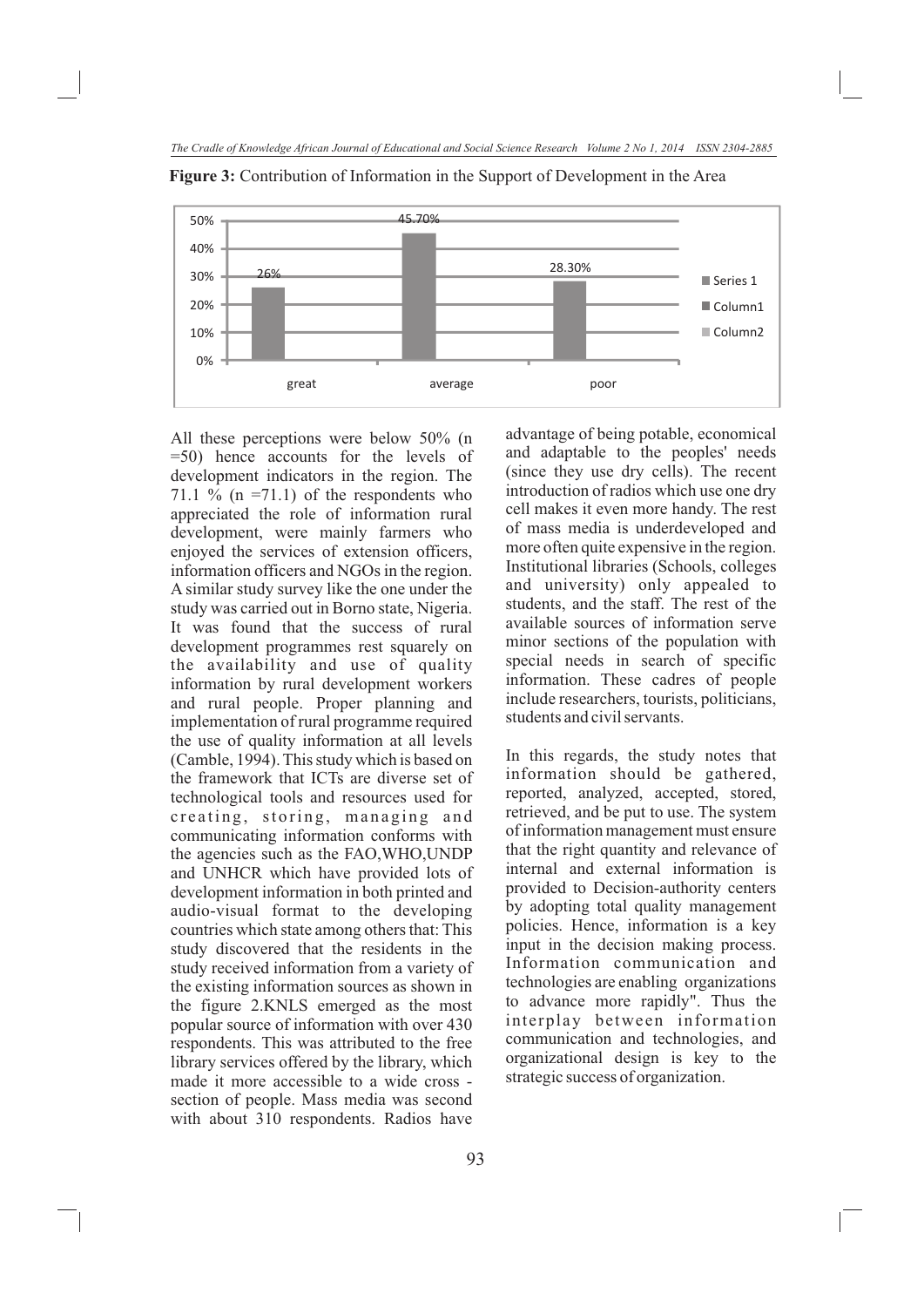## **3.5 Obstacles to Effective Utilization of Information in the Area.**

In addressing the question on how, to establish the obstacles to effective environmental information systems in study area, the data analysis showed that there were quite a number of factors contributing to inadequacies of information for development in the area. It was found that the problems of the residents were still mainly related to accessibility of information and how it is disseminated. Among these factors were: inadequate of information policy infrastructure (963.2%), inadequate information systems 55.4% (n=55.4); poor

reading habits (55.1 %); and inadequate modern information technology (IT) 49.9% (n=49.9). The table below shows the factors contributing to inadequacies of information for use in the area. Lack of information policy infrastructure accounted for 63.2% (n-63.2) of information deficiency in the region, followed by libraries, archives and information centers 55,4% (n=55,4) and poor reading habits 55.1 % (n-55.1). The results of this survey as illustrated in table 4 can be justified on the ground that the study area is situated in the rural set up.

|                                                | Yes       | No            |            |               | Total         |
|------------------------------------------------|-----------|---------------|------------|---------------|---------------|
|                                                | Frequency | $\frac{0}{0}$ | Frequency  | $\frac{0}{0}$ | $\frac{0}{0}$ |
| Inadequate modern                              | $(n=549)$ | 49.8          | $(n=553)$  | 44.9          | 1102(100)     |
| Poor reading habits                            | $(n=607)$ | 55.1          | $(n=4950)$ | 44.9          | 1102(100      |
| Inadequate<br>libs/archives/inform. Centers    | $(n=610)$ | 55.4          | $(n=492)$  | 44.6          | 1102(100      |
| Inadequate on Inform.<br>Policy infrastructure | $(n=696)$ | 63.2          | $(n=4050)$ | 36.8          | 1102(100)     |
| $\blacksquare$                                 |           |               |            |               |               |

**Table 4: Factors Contributing to Inadequate Information in the Area.** 

N=1102

The factors contributing to inadequacies of information in the study area are further supported by testing hypothesis two (2) as discussed there below:

Hypothetically, the study tested the problem of inadequacy of information needs in order to prove as to whether it was a major shortcoming in influencing social economic and sustainable development in the study area as follows:

*Ha* **=** *Inadequate Information Needs is not* a *major shortcoming in Influencing Economic and Sustainable Development in Rural Areas in Kenya.* 

*Ho* **=** *Inadequate Information Needs is* a *Major Shortcoming in Influencing Economic and Social Sustainable Development in Rural Areas in Kenya.* 

This hypothesis examined indecencies of information needs and sought to prove if it was a major shortcoming in influencing economic development in the study area. In doing so, it examined variables.

The model revealed that the variables in the study explained  $72.60\%$  (n=72.60) of contribution of information in rural development and was significant at 1 %. This hypothesis was therefore accepted. The findings are presented in table 5.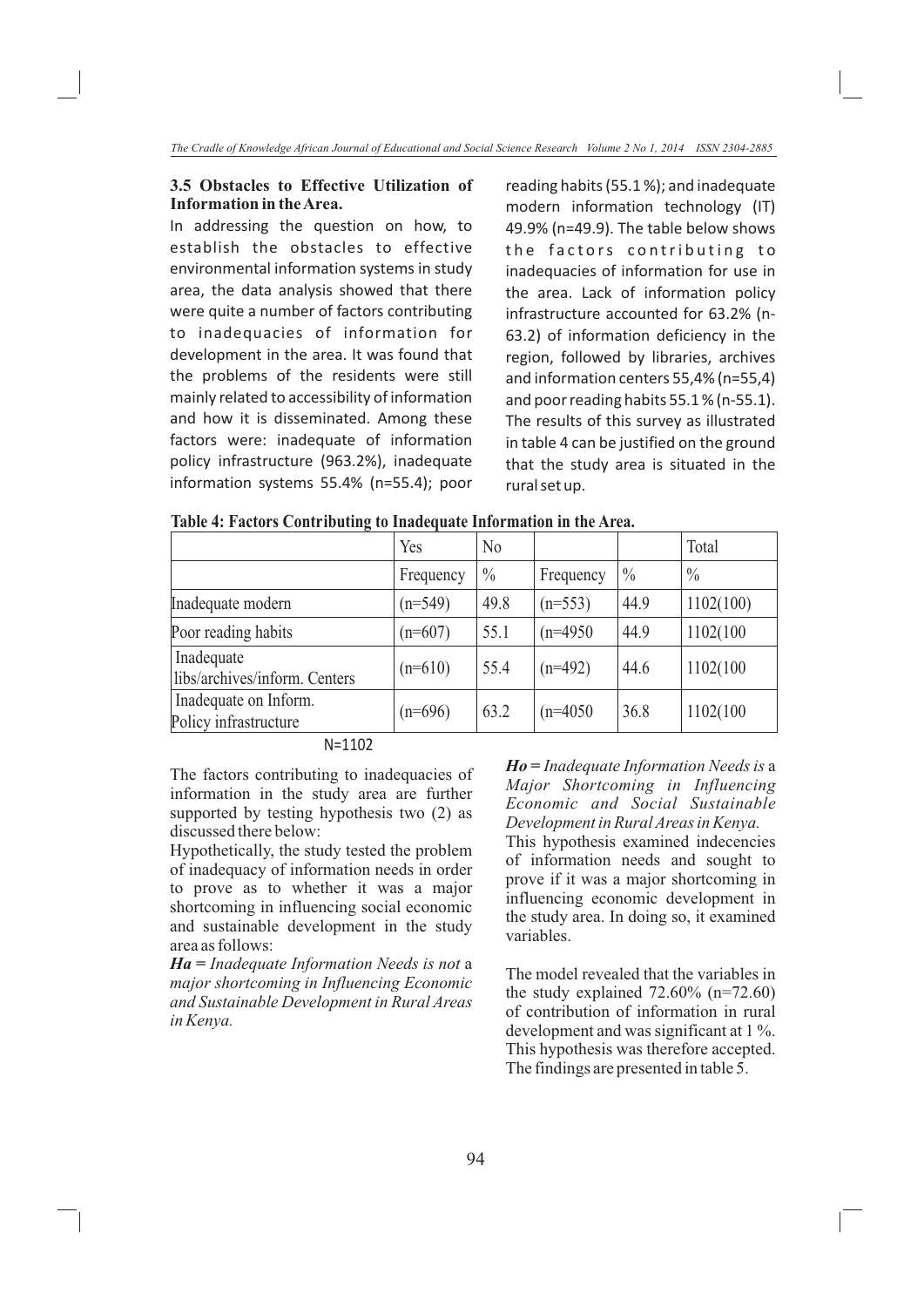*The Cradle of Knowledge African Journal of Educational and Social Science Research Volume 2 No 1, 2014 ISSN 2304-2885*

**Table 5:** Logistic Regression Model for Inadequate Information Needs as a major shortcoming in Influencing Socio-Economic and Sustainable Development in Area. Logistic Regression Model:

| Variable                                                                     | B       | S.E   | Wald    | df           | Sig   | $\mathbb{R}$ | Exp(B) |
|------------------------------------------------------------------------------|---------|-------|---------|--------------|-------|--------------|--------|
| B4BII-(IP)=Information Population<br>Control                                 | .2761   | .0584 | 22.3704 | 1            | .0000 | .1240        | 1.3180 |
| B51-(MM)=Mass Media<br>Newspapers, TV, Radio ETC)                            | .0461   | .0571 | .6521   | 1            | .4194 | .0000        | 1.0472 |
| B5II - (LIB) = Libraries (Public<br>Academic, Special, College, Sch.,<br>etc | .7972   | .0626 | 9.9315  | 1            | .0016 | .0774        |        |
| B5III - (EW) = Extension Workers                                             | .2328   | .0637 | 13.3554 | 1            | .0003 | .0926        | 1.2622 |
| B5V -(PW)=Public Barazas, Women<br>Groups, etc.                              | $-0628$ | .0599 | 1.1009  | $\mathbf{1}$ | .2941 | .0000        | 1.0648 |
| $(mDCs) = District$<br>B9II<br>П.,<br>Information & Documentation<br>Center  | $-0464$ | .0554 | .7020   | $\mathbf{1}$ | .4021 | .0000        | 1.0475 |
| B9III-(LR)=Literacy & Poor<br><b>Reading Habits</b>                          | $-0896$ | .0528 | 2.8820  | $\mathbf{1}$ | .0896 | $-0258$      | .9143  |
| B9IV-(LTQ)=Training $&$ qualified<br>Manpower                                | $-1024$ | .0510 | 4.0354  | 1            | .0446 | $-0.392$     | .9027  |
| B5I-(INS)=Institutions e.g. NGOs<br>etc                                      | $-0404$ | .0672 | 3625    | 1            | .5471 | .0000        | .0604  |
| Constant                                                                     | $-0155$ | .4003 | 9.4350  | 1            | .0112 |              |        |

Chi-Square=Model Prediction=72.60% DF=9 Sig=0.0008

The study also revealed that in the absence of widely available voice protocols, text based protocols remain the most widely used Internet application in Kakamega Municipality. In Shinyalu divisions, language barriers and illiteracy were identified as common obstacles to Internet access. Emerging from the above observation, there is needed to especially equip persons who will work with the varied rural communities, with various skills. One such skill if information communication and technology, especially agricultural information seeking skills. Thus, according to Stilwell (1991: 128); there is recognition of the primary role of communication skills in proposal curricula or recommendation for the training of rural information workers as outlined in the recommendations in paper. The absence of a national information policy is in Kenya has been as a major shortcoming in the establishment and implementation of modern information systems, (ICTs). It is imperative that

modern information systems should be provided in the Kenya National Strategic Development Plan.

## **3.6 Level of Information Sources in the Area and how it affects Development**

In assessing the level of rural development in relation to level of agriculture and environmental information systems in the study area, it was found that the majority of the respondents obtained their information from: extension officers 22.2% (n=22.2) Barazas 17.9% (n= 17.9), Agriculture Shows 12.5%

(n= 12.5), Libraries, DIDCs and other information centers 9.75 (n=9.7) and Mass media 37.6% (37.6). The mass media emerged as the leading source of information. This analysis enabled the study to establish that the information gathered helped to respond to the users needs and hence answered the questions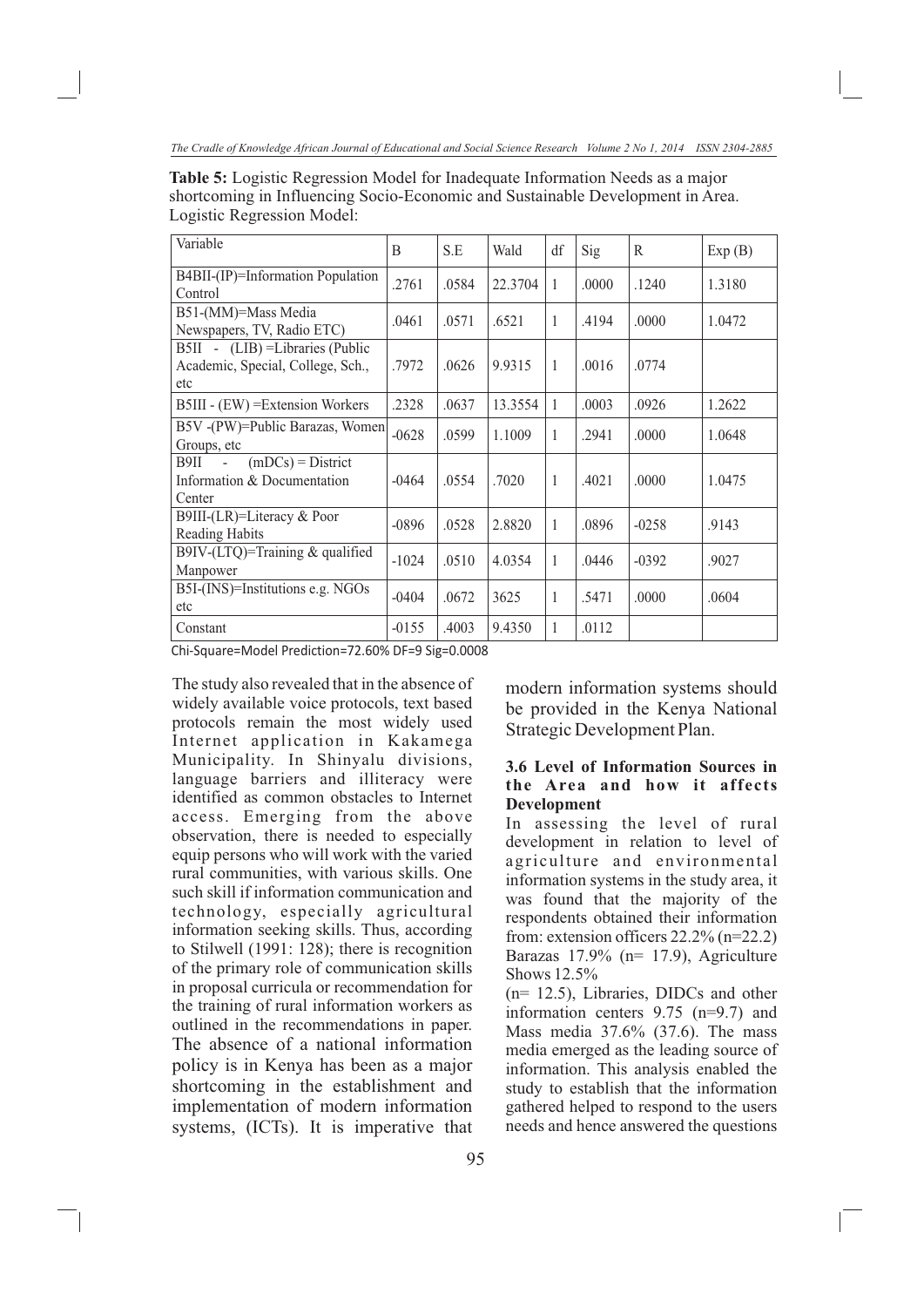such as: Who needed the information?; What information?; For what purpose(why)?; How is the information sought? When it was needed? And where the information is required? This assessment is in an agreement with this study's concept framework of Information Systems carried elsewhere by researchers in the subject matter.

The majority of the respondents interviewed 60% (n=60) lived within the distance of 10 Km from Hamisi Town. This included 'residents from Vihiga town itself and a few from Tiriki East Division. This situation revealed the degree of variation in information systems between urban and interior areas, and in particular the influence of distance decay on the information systems and delivery in the study area.

### **4. CONCLUSION**

The general objective of the study was partly to assess the impact of ICT as a tool and to determine and establish its effectiveness in utilization and management of agricultural and environmental information in Kenya. Based on the foregoing, this paper focuses on how ICT, a public sector organization and how it could effectively utilize its tools and innovations in order to create an effective framework for obilization of information resources to enhance agricultural and environmental management in the study area and a country as a whole. The results indicated that whereas a lot of information existed in the study area, there was limited access to it by the local community (90%), save only 10%.

The study also found out that information channels were inadequate (72.60%) making information dissemination poor. Major obstacles to effectively utilization of available information sources in the study area included among others: lack of awareness on the part of the users, lack of government national information policy, inadequate government funding hence poor infrastructure (roads, electricity, trained personnel e.t.c.) lack of modern ICT, education and training. The research if implemented will impact knowledge to change the lives of many rural people in Kenya's poverty-ravaged region. The study aims at empowering rural communities in Kenya by strengthening local institutions and community-driven development activities, improving access to information on healthcare, sanitation and hygienic practices, by increasing farm labour productivity, improving food security and nutrition and enhancing community awareness of social behavior and their consequences. Communities in the district are often very poor, with strong socio-cultural traditions and norms, weak institutions and an incidence of HIV / AIDs above the national average.

The paper recommends that ICT as a modern tool be established and be integrated in all government planning sectors. It should be as a tool for effective utilization and use. Planning and Management of Agricultural and Environmental information channels should be established to ensure more access to information, and that all stakeholders including government representatives, NGOs, private sector groups, CBOs in the local community be involved in information provision and delivery as detailed in figure x3.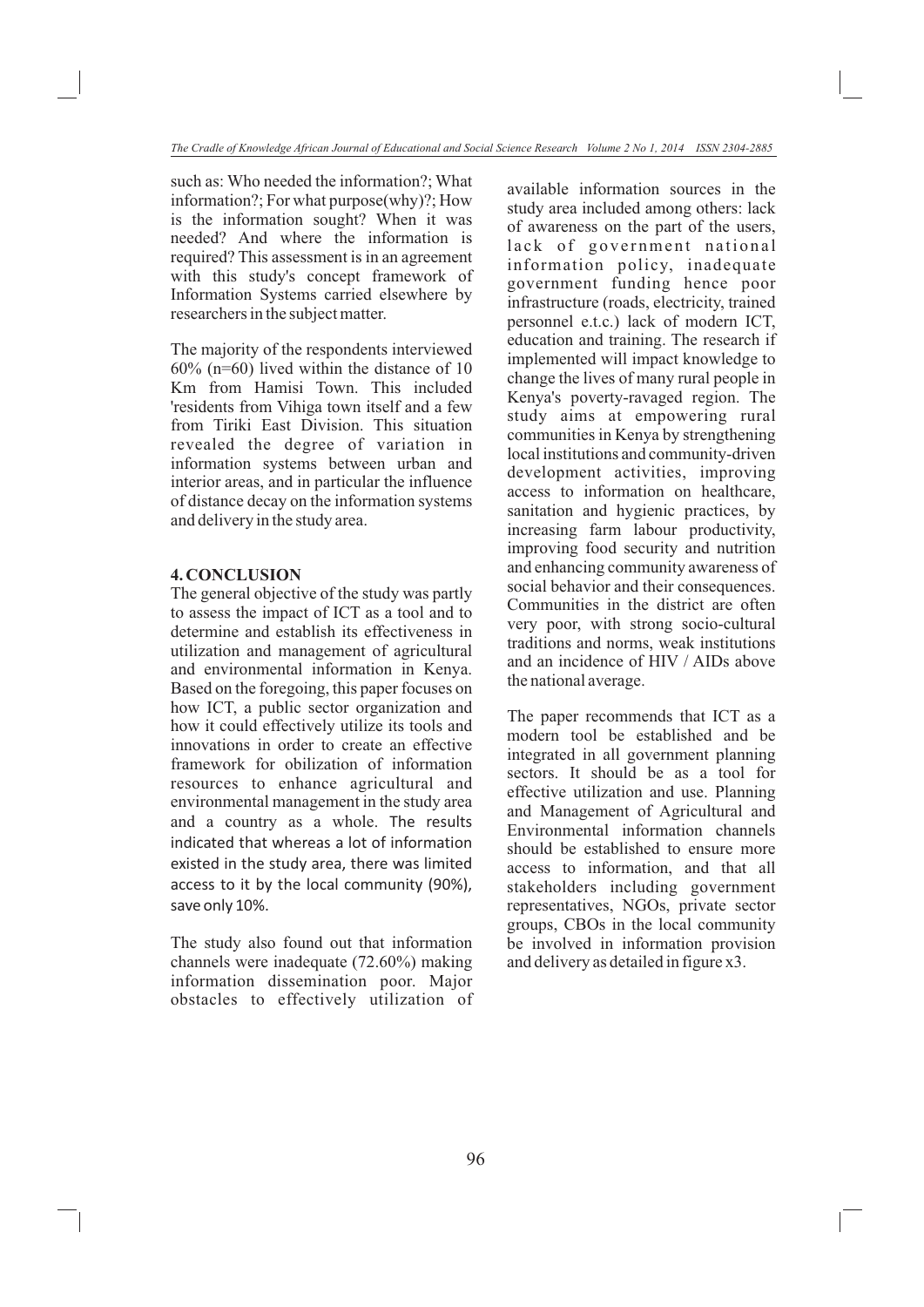

## **Fig 3: The proposed Integrated Environmental Information Systems Model**

The paper suggest that further research into the relationship, application and use of modern ICTs including health information provision, especially on HIV / AIDS should enhance the capacity of educational institutions in ICT in order to improve education especially among the youth and gender levels , and strengthen the participation of women and the youth in planning and management and implementation of ICT as a tool for its innovation and diffusion into environmental information systems and their planning and management.

### **5 The Way Forward**

- a) Existing information systems (Libraries, District Information and Documentation centre including available ICTs, i.e. computer based information systems) services were rated as poor in terms of usage and dissemination of information and agricultural and environment issues in the area. This call for the need to establish the services provided by these Agricultural and Environmental Information systems to meet their information needs of the community.
- b) Since HIC/AIDS I s major public health, social - economic and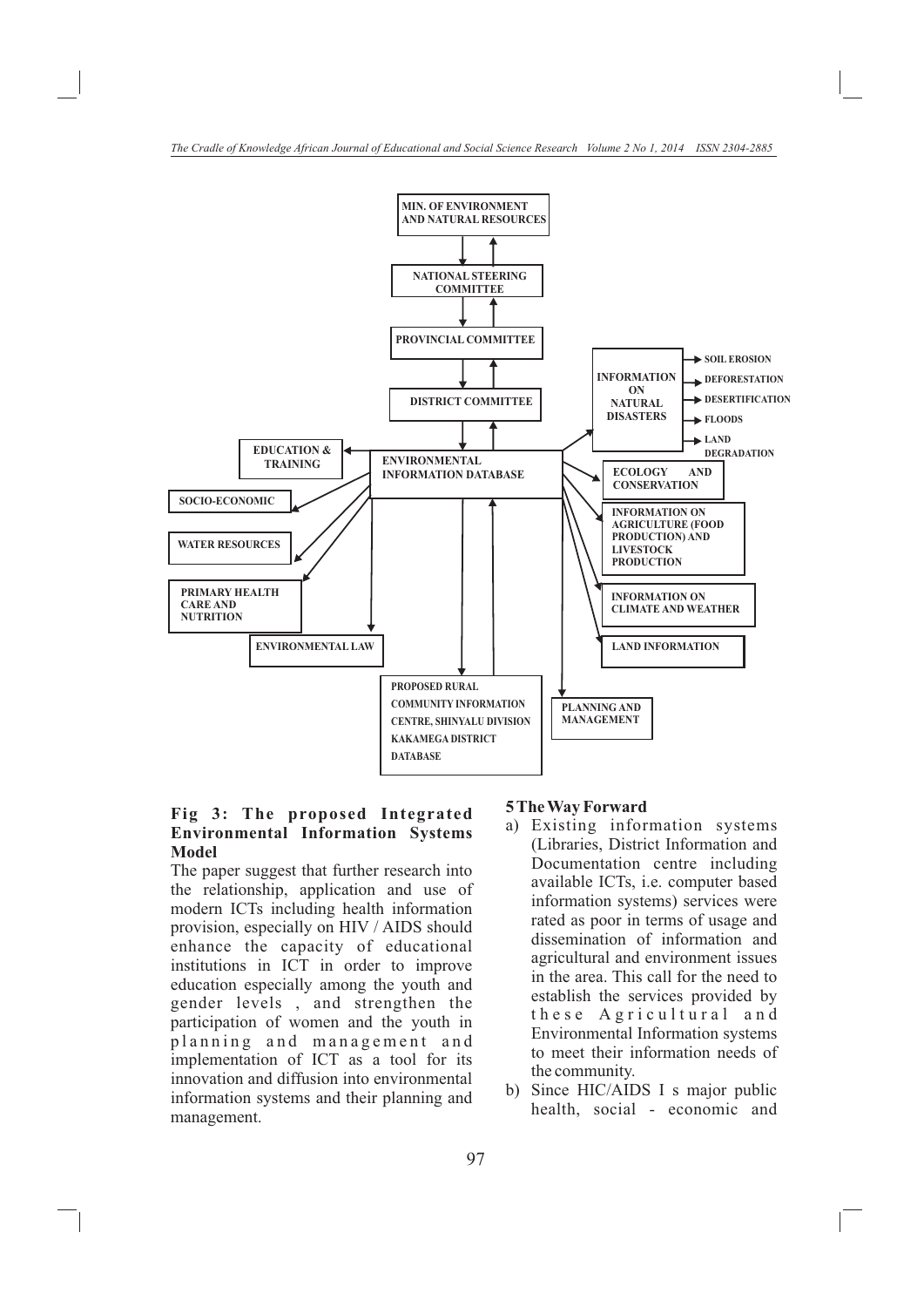development challenge within the district, more information is required. There is need for urgent research on health information research in the area.

c) Women and youth in the study area, interact with the agricultural and environmental in a variety of activities in many ways. Since they are the major players in natural resources and agriculture and economic development, therefore, they are the majority among the labour force involved in food production. And make significant contributions to food storage, processing and marketing. Women are also major users of wood fuel, water, chemicals and detergents, etc. they have distinct areas of indigenous knowledge of particular environments and plan their ecology and their uses. In this regard, sustainable development agricultural activities can only be achieved with the integration of ICT as a tool in the agricultural and environmental activities in the area.

There is also need for further study to enhance the capacity of educational institutions to improve information and knowledge attainment levels especially in computer skills of both females and males and strengthen the roles of women in design, management, and implementation of population agriculture production and planning and management of the programmes in the study area. Information contributes very significantly to assuming that the agricultural, industrial and service sectors of the national economies like agricultural and environmental of all free market of the country remains competitive in both domestic and international markets. If these ICTs networks are to have an impact on development and the information they transfer is to be meaningful, direct stakeholders (farmers, extension workers, and crafts people including SMEs), must be involved. It is therefore essential that international networks be based on the prior establishment of national networks bringing together not only contributions but also representations of the private sector, including farmers.

### **References**

- **Brundtland, G. H. (1987)** Our common future: The Bruntland Report on World Commission on Environment and Development. Oxford University Press
- **Camble, E. (1994)** The information environment on Rural of Rural Development Workers on Buron State, Nigeria. In African Journals of Archives and Information Sciences, Vol. 4(2) :99-1 06
- **Khamadi, S.I.D (2005)** Information Systems for Environmental Planning and Management for Sustainable Development Kakamega Municipality and its Environs, Kenya: Ph.D Thesis Eldoret: Moi University (Unpublished).
- **Hanna, N. Guy, K and Arnold, E. (1995)** The Diffusion of Information Technology:
- Experience of industrial countries and lessons for developing countries. Washington, D.C.: the World Bank (World Bank Discussion Papers no 28)
- **Okpaku J .0 (2003)** Information and Communication Technologies for African Development: an assessment of Progress and Challenges ahead. New York. The united Nations ICT Task force
- **Philis, Y. A and Anderiantiasta, L.A (2001)** Sustainability: an ill-defined concept and its assessment. In: Ecological Economics, vol. 37:435-456
- **Stillwell, C. (1991)** the Community Library as an alternative to the Public Library in South Africa: Msc. Thesis Natal: University of Natal